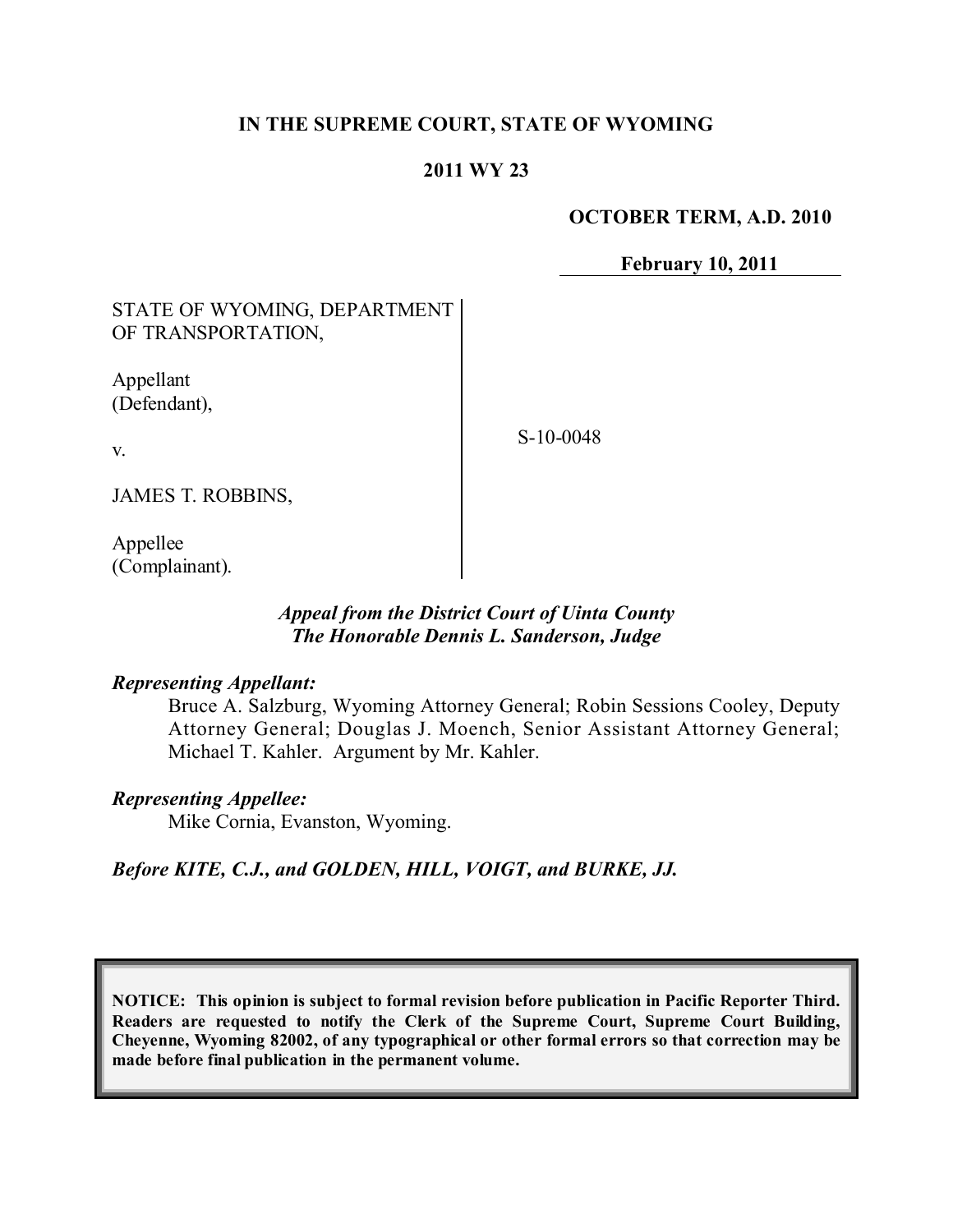## **HILL,** Justice.

[¶ ] The State of Wyoming challenges the district court's finding that the standard of clear and convincing evidence was required to uphold a commercial driver's license disqualification, rather than a standard of preponderance of the evidence. Also, the State challenges the lower court's finding that James Robbins' constitutional right to due process was violated. We reverse.

## **ISSUE**

[¶2] The State raises one issue before this Court:

Whether the district court erred in finding that "clear and convincing evidence" rather than a "preponderance of the evidence," is required to uphold a commercial driver's license disqualification in a contested case proceeding and in finding that [Robbins'] constitutional right to due process was violated.

# **FACTS**

[¶ 3] On March 31, 2006, the clerks at the Port of Entry in Evanston, Wyoming, contacted the Wyoming Highway Patrol to report a truck driver with the odor of alcohol on his breath. Trooper Hutchinson arrived at the Port of Entry and made contact with the driver of the semi-truck, James T. Robbins.

[¶4] Robbins admitted to drinking earlier in the day. Based upon his admission, and the fact that the trooper smelled the odor of alcohol, Robbins submitted to a breathalyzer test, which showed a .073% blood alcohol concentration. After waiting fifteen minutes to take a second breath test, Robbins' second blow resulted in a .050% blood alcohol concentration. Field sobriety tests were also administered, after which Trooper Hutchinson determined that in accordance with federal motor vehicle guidelines, Robbins should be transported to the Uinta County Sheriff's Office for chemical testing of his breath. Implied consent advisements were read, and Robbins consented to the breath test, which resulted in readings of a blood alcohol concentration of .041% and .040%, respectively. Robbins was transported back to the Port of Entry where he was issued a citation for a violation of Wyo. Stat. Ann. § 31-18-701(a) (LexisNexis 2007) for a violation of Federal Motor Carrier Safety Regulation 392.5 (.04%).

[¶5] Robbins received notice of disqualification of his commercial driver's license (CDL) from the Wyoming Department of Transportation (WYDOT), dated April 5, 2006. Robbins timely requested a contested case hearing in the matter. At the hearing, Robbins argued that according to Wyo. Stat. Ann. § 31-7-305 ( LexisNexis 2007), a suspension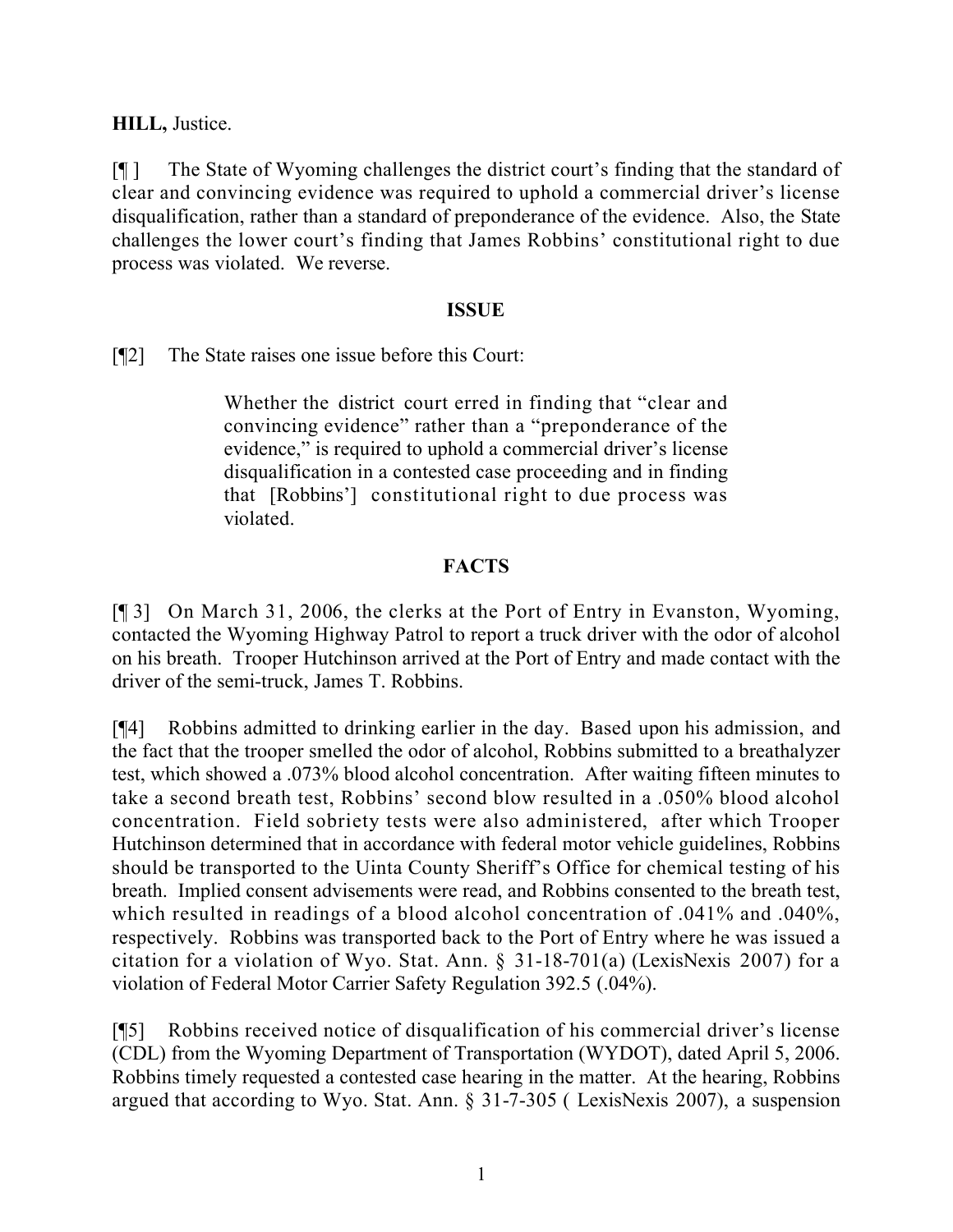for "driving or [being] in actual physical control of a commercial motor vehicle while the alcohol concentration of the person's blood, breath or other bodily substance is four onehundredths of one percent (0.04%) or more," required a conviction as defined by Wyo. Stat. Ann. § 31-7-102(a)(xi) (LexisNexis 2007). On October 5, 2006, the hearing examiner issued an order upholding commercial vehicle disqualification.

[¶6] Robbins filed a petition for writ of review in the third judicial district on October 23, 2006. WYDOT filed a motion to dismiss petition for writ of review, arguing that the central issue in the case was the constitutionality of Wyo. Stat. Ann. § 31-7-105(e) (LexisNexis 2007), and that the proper avenue to address the issue was through a declaratory judgment action. The district court agreed and issued its Order Dismissing Petition for Writ of Review on February 8, 2007. Accordingly, Robbins filed a complaint for declaratory judgment, and supporting brief, asking the district court to declare § 31-7- 105(e) unconstitutional, and seeking an order directing WYDOT to reinstate his CDL. WYDOT filed an answer and reply brief, and the Court heard oral arguments on July 2, 2007. The parties supplied supplemental briefing to the Court addressing whether or not a CDL is a professional license.

[¶7] On January 25, 2008, the district court entered its Order on Declaratory Judgment Action, reversing the Office of Administrative Hearing's (OAH) Order Upholding Commercial Vehicle Disqualification. The order did not address any constitutional issues. Instead, it decided the cases on issues raised in the petition for writ of review, which was previously dismissed.

[¶8] On February 25, 2008, WYDOT filed a notice of appeal. On December 15, 2008, this Court issued a Mandate Reversing Judgment, reversing and remanding the case to the district court to consider Robbins' claim that the applicable statutes are unconstitutional. *DOT v. Robbins,* 2008 WY 148, ¶ 13, 197 P.3d 1243, 1246 (Wyo. 2008).

[¶9] In response to this Court's decision, the district court entered its Order on Declaratory Judgment Action, and again reversed the OAH's Order Upholding Commercial Disqualification. In addressing the constitutionality of Wyo. Stat. Ann. §§ 31-7-305 and 31-7-307 (LexisNexis 2007), the district court held, "[t]he appropriate standard for cases involving the disqualification of a commercial driver's license is clear and convincing evidence," and that "the use of a preponderance of evidence standard results in a denial of due process and is unconstitutional." With regard to the statutes, the court stated, "[b]ecause the hearing examiner could have applied a clear and convincing standard in evaluating the evidence even though the statute is silent, the statute is not facially unconstitutional." This appeal followed.

# **STANDARD OF REVIEW**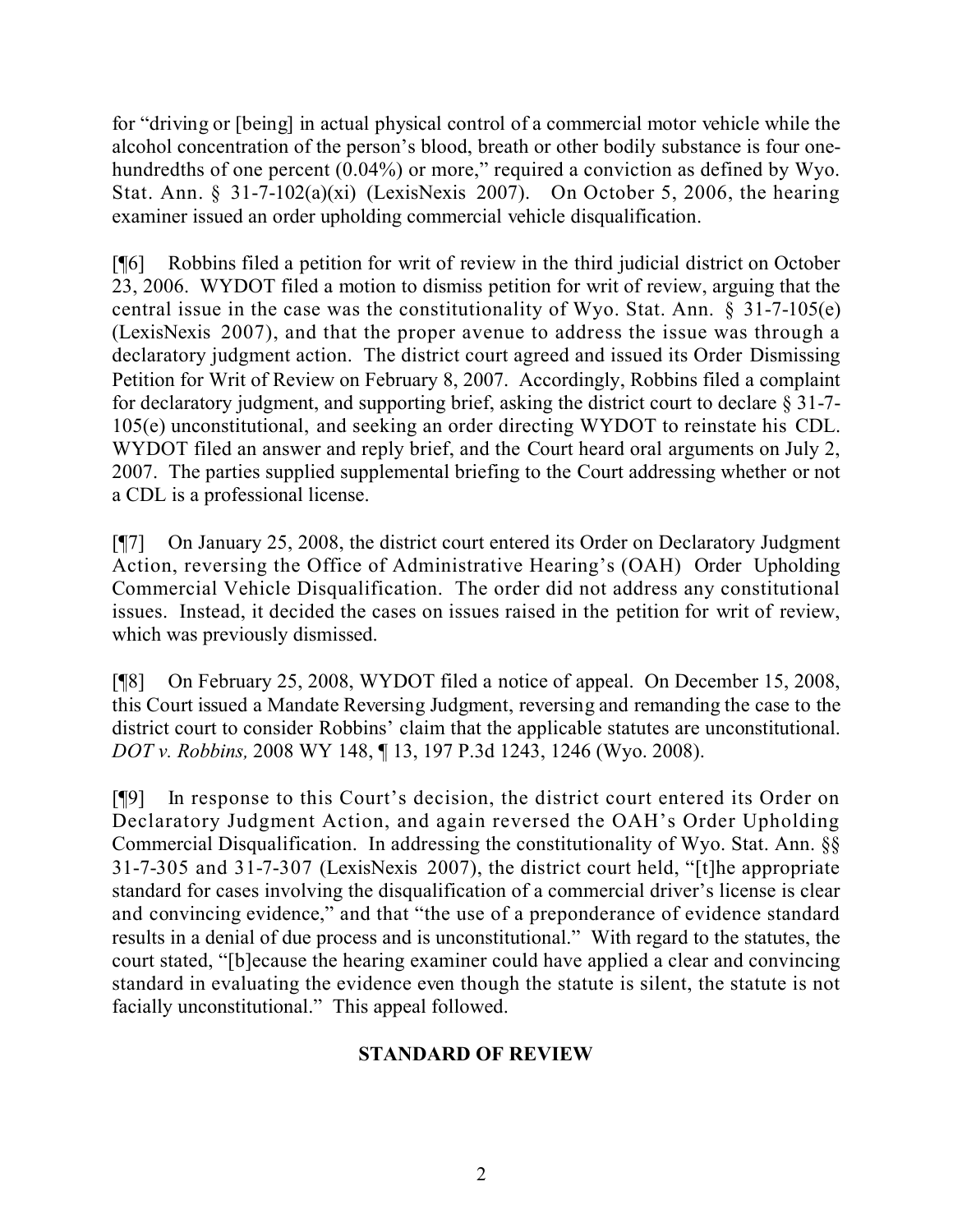[¶10] "Inasmuch as the facts are not in dispute and the issues present questions of law, this [C]ourt conducts a *de novo* review of the district court's conclusions of law." *Robbins*, ¶ 7, 197 P.3d at 1245.

## **DISCUSSION**

[¶11] In addressing the constitutionality of §§ 31-7-305 and 31-7-307, the district court held, "[t]he appropriate standard for cases involving the disqualification of a commercial driver's license is clear and convincing evidence," and that "the use of a preponderance of evidence standard results in a denial of due process and is unconstitutional." (Emphasis added.)

[¶12] The State argues on appeal that the district court should have used the preponderance of the evidence standard in evaluating the evidence, rather than the clear and convincing standard. Robbins responds that due process "requires" that the clear and convincing evidence standard that is applied to professional license cases be applied to the disqualification of a commercial driver's license case. (See *Billings v. Wyo. Bd. of Outfitters & Prof'l Guides,* 2004 WY 42, 88 P.2d 455 (Wyo. 2004) (hunting guide license); *State ex rel. DOT v. Legarda,* 2003 WY 130, ¶ 15, 77 P.3d 708, 713 (Wyo. 2003) (automobile sales license); *In re Licensure of Jerry Penny v. State ex rel. Wyo. Mental Health Professions Licensing Bd.*, 2005 WY 117, *¶* 13, 120 P.3d 152, 160-61 (Wyo. 2005) (social worker license); *Dorr v. State Bd. of Certified Public Accountants*, 2001 WY 37, 21 P.3d 735 (Wyo. 2001) (accounting license)).

[¶13] Due process is a flexible concept which calls for such procedural protections as the time, place, and circumstances demand. *Cleveland Bd. of Education v. Loudermill*, 470 U.S. 532, 542-43, 105 S. Ct. 1487, 84 L. Ed. 2d 494 (1985)); *Wilson v. Board of Indiana Employment Sec. Div.*, 270 Ind. 302, 309, 385 N.E.2d 438, 444 (1979), *cert. denied*, 444 U.S. 874, 100 S. Ct. 155, 62 L. Ed. 2d 101 (1979). In order to determine the specific dictates of due process in a given situation, it is necessary to balance three distinct factors: (1) the private interest that will be affected by the official action; (2) the risk of an erroneous deprivation of such interest through the procedures used, along with the probable value, if any, of additional or substitute procedural safeguards; and (3) the government's interest, including the function involved and the fiscal and administrative burdens that the additional or substitute procedural requirements would entail. *Mathews v. Eldridge*, 424 U.S. 319, 335, 96 S. Ct. 893, 903, 47 L. Ed. 2d 18 (1976).

[¶14] The Wyoming statutes make clear that driving is not a fundamental right, but a privilege. Wyo. Stat. Ann. § 31-7-102(a)(xxv) (LexisNexis 2009) provides:

> "License," "driver's license," "commercial driver's license," "instruction permit" or "intermediate permit" means a license or permit secured by a person from the division, in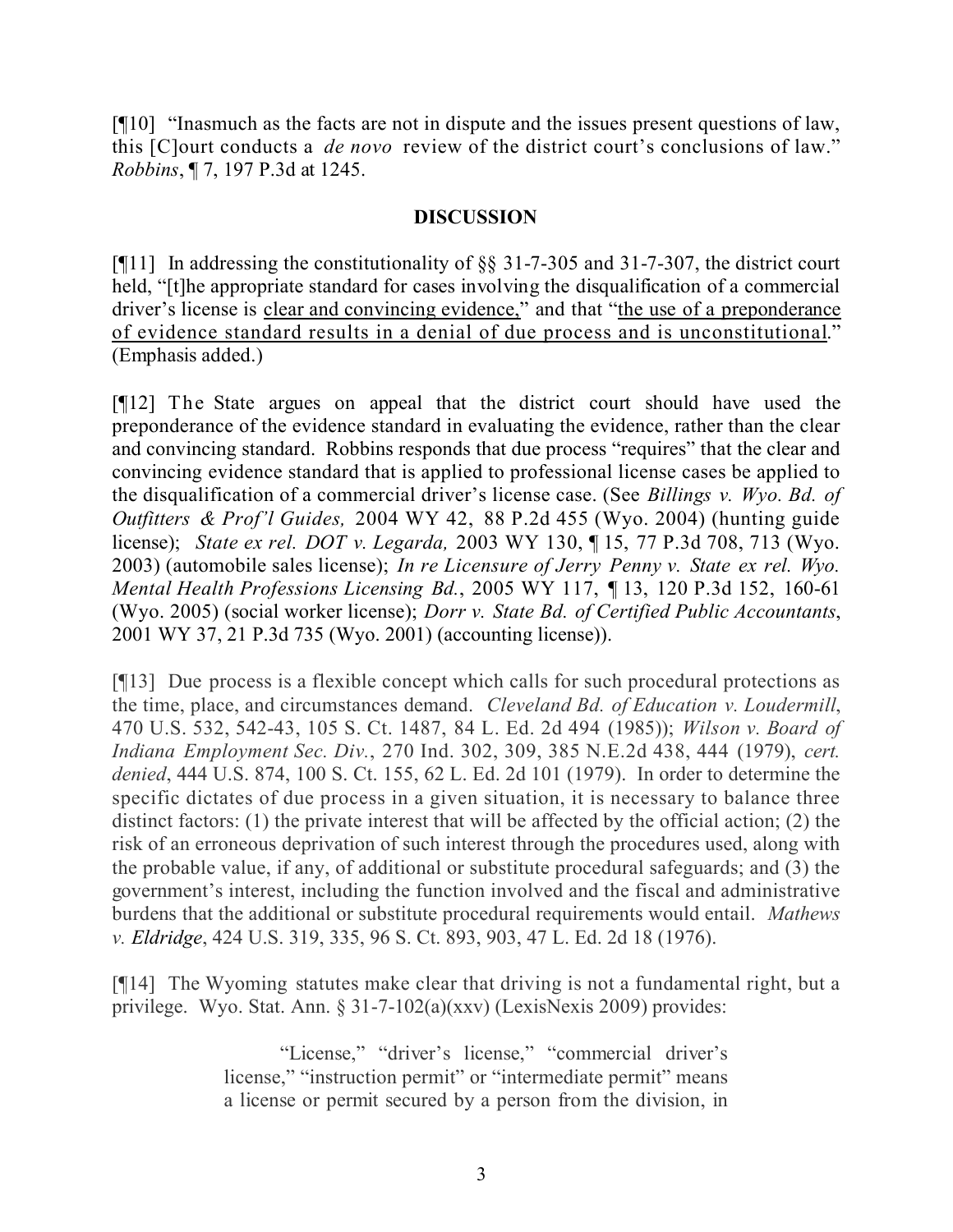accordance with this act which grants the privilege to drive or operate a motor vehicle on the public highways, streets and roads of this state[.]

[¶15] In *Dept. of Revenue & Taxation v. Hull,* 751 P.2d 351, 356 (Wyo. 1988), we stated that "[A] license revocation hearing is civil in nature and the probable cause must only be proven by a preponderance of the evidence." Although the license in *Hull* was noncommercial, our position was clear that a license revocation hearing is civil in nature, and the probable cause that must be proven requires only a preponderance of the evidence.

[¶16] In reviewing the risk of error in a commercial license disqualification proceeding, we agree with the State that the district court erroneously focused on the criminality of Robbins' offense, rather than realizing that the heart of this matter in particular is the administrative portion of the case. The district court reasoned that because "the scope of the hearing prohibits a testing of the accuracy of the chemical test or allow proof to be made upon a written report with no opportunity for cross examination," then the risk of error increases. In its analysis, the district court relied on *Painter v. Abels,* 998 P.2d 931, 941 (Wyo. 2000), regarding the due process concerns with considering a person's "property interest in a professional license or one's liberty interest in a right to earn a living." Here, we are faced with Robbins' interest in his commercial driver's license. As we stated above, the Wyoming statutes recognize a commercial driver's license as a privilege, not a constitutional right. Moreover, this Court has never equated a professional license to a commercial driver's license. In fact, we have unequivocally distinguished between the two.

[¶17] In *Cervelli v. Graves,* 661 P.2d 1032 (Wyo. 1983), this Court faced the issue of whether a plaintiff in a negligence action was entitled to a jury instruction that, as a matter of law, a professional truck driver is held to a higher standard of care. *Id.,* 661 P.2d at 1038. We explained that all drivers, regardless of class, are held to the same standard of care under the circumstances. *Id.*, 661 P.2d at 1039. In *Cervelli,* this Court refused to elevate the status of a commercial driver's license. To date, we remain in agreement with *Cervelli*.

[¶18] While the legislature did not provide for a burden of proof in a commercial driver's license disqualification proceeding, and while this Court has never addressed the burden of proof in a commercial driver's license appeal, as we are asked to do here, we have held in *Hull*, that a non-commercial driver's license hearing requires only a preponderance of evidence burden of proof. Moreover, we note the distinct difference between a professional license, such as a medical license and a driver's license. One involves a fundamental right, and one does not. A commercial driver's license is a privilege and not a right, and thus does not rise to the level necessitating a clear and convincing evidence burden of proof.